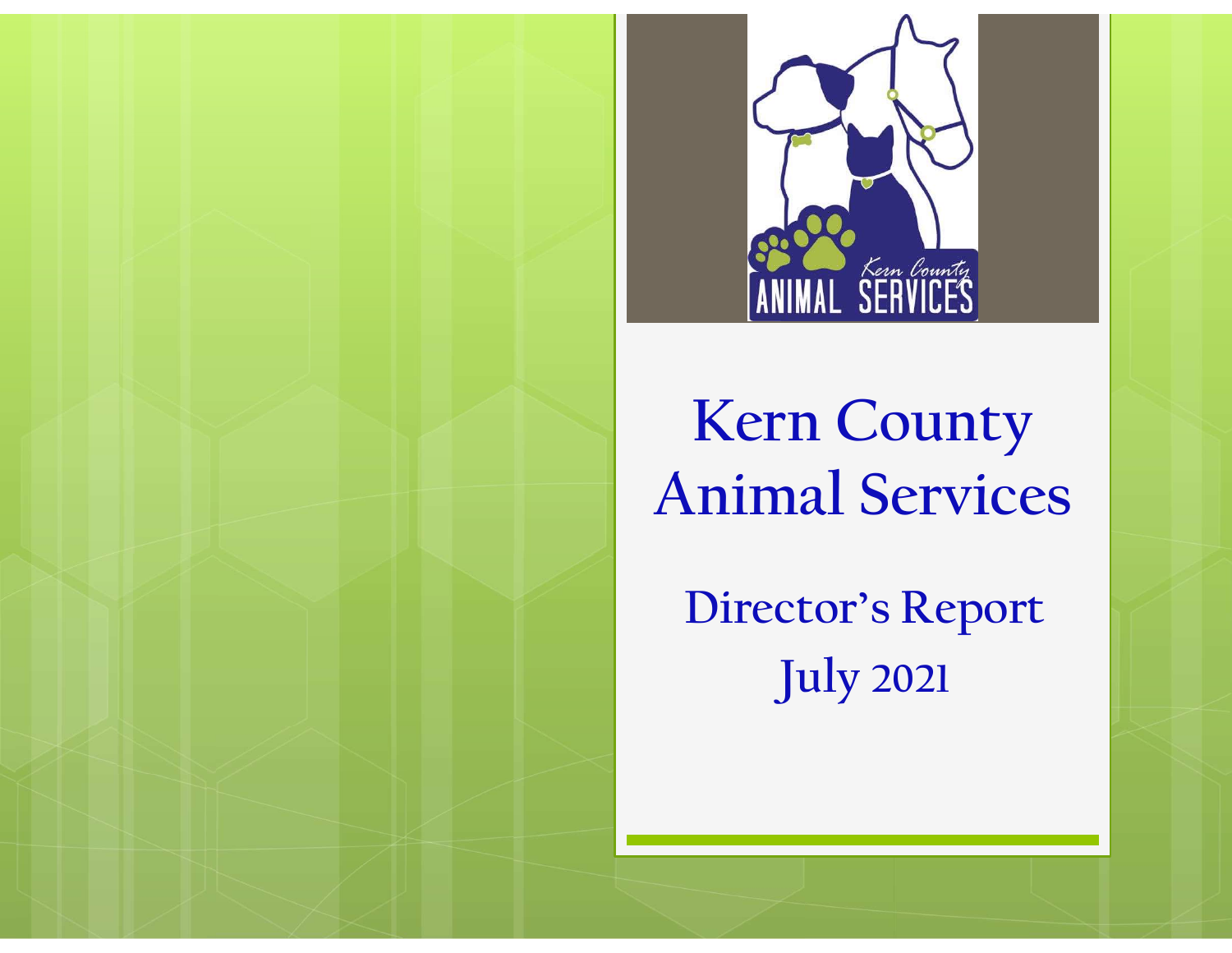# Program Highlights

#### Foster

 37 dogs, 17 puppies, 1 cat and 58 kittens entered the Department's Foster Care Program for a total of 121 animals in the month of July 2021.

#### TNR

<sup>o</sup> 248 cats were spayed or neutered and released in July 2021. Since 2013, 13,555 cats have been spayed or neutered, and returned to field.

#### Adoption

<sup>o</sup> III dogs, 19 puppies, 7 cats, and 99 kittens under 5 moths of age were adopted for a total of 236 animals adopted from Kern County Animal Shelters in July of 2021.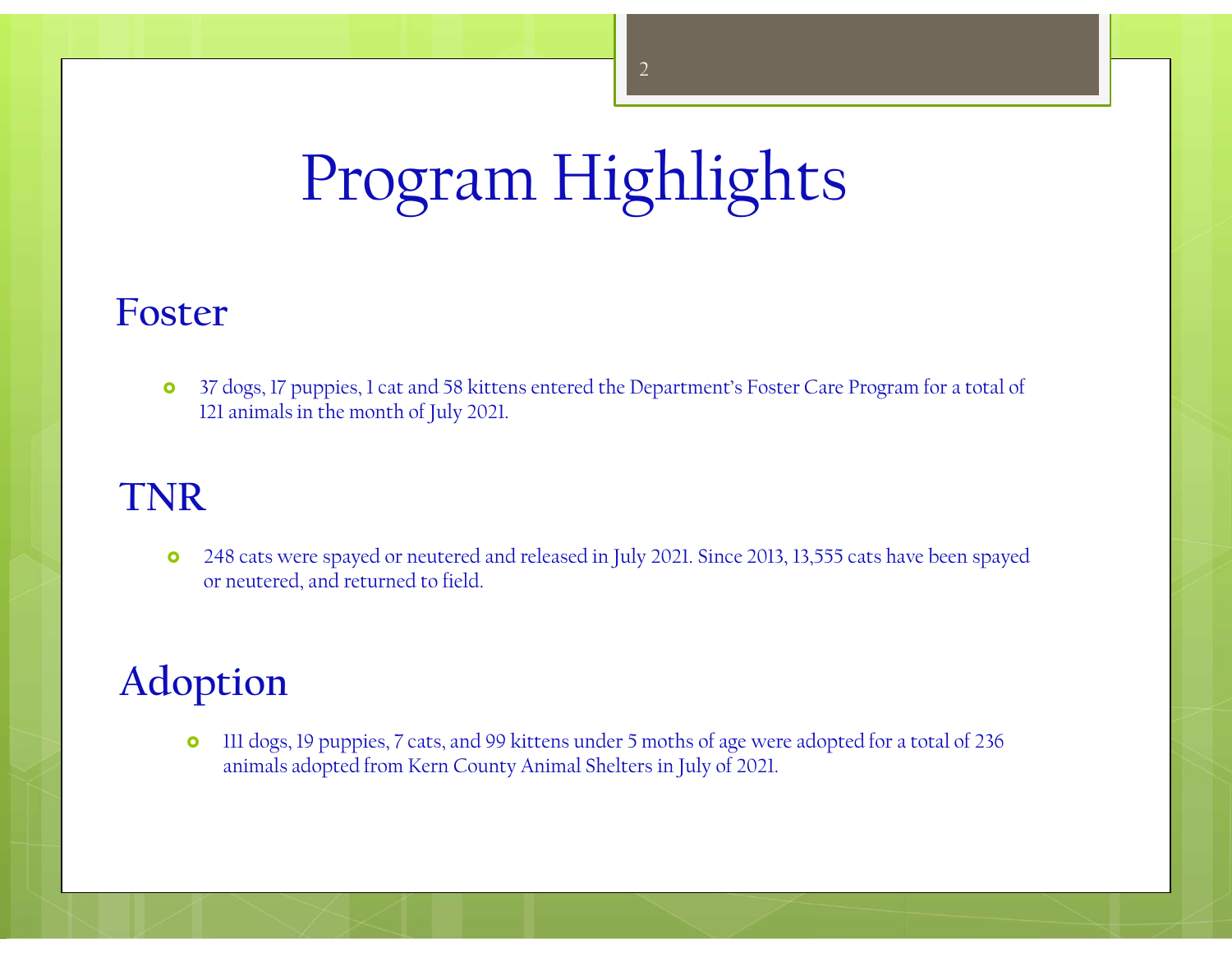#### Vaccination Clinics

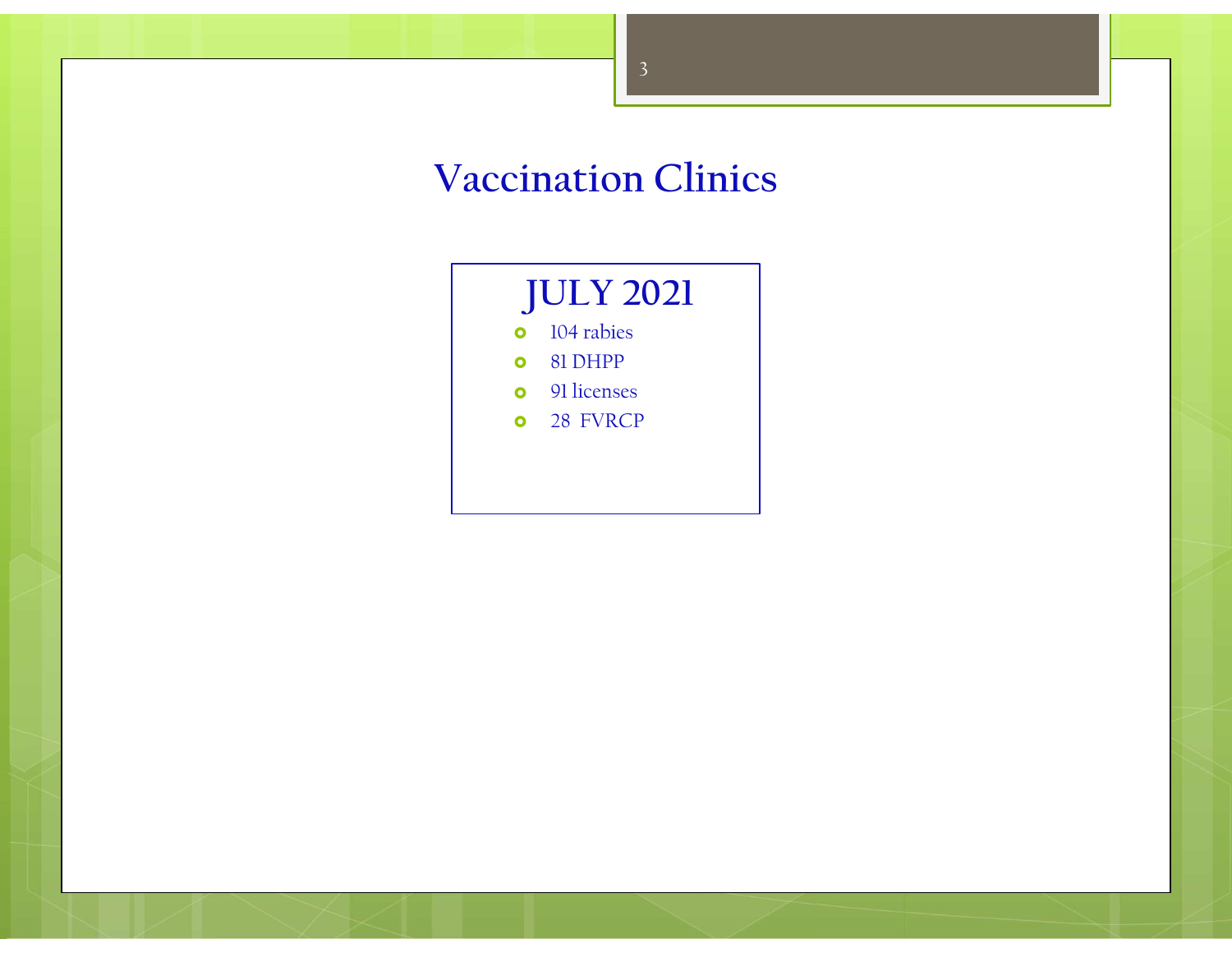### Adoptions Year To Date

 766 dogs, 115 puppies under 5 months, 94 cats and 317 kittens under 5 months have been adopted.

#### Rescue Year To Date

 370 dogs, 279 puppies under 5 months, 44 cats and 132 kittens under 5 months have been saved by Rescue partners.